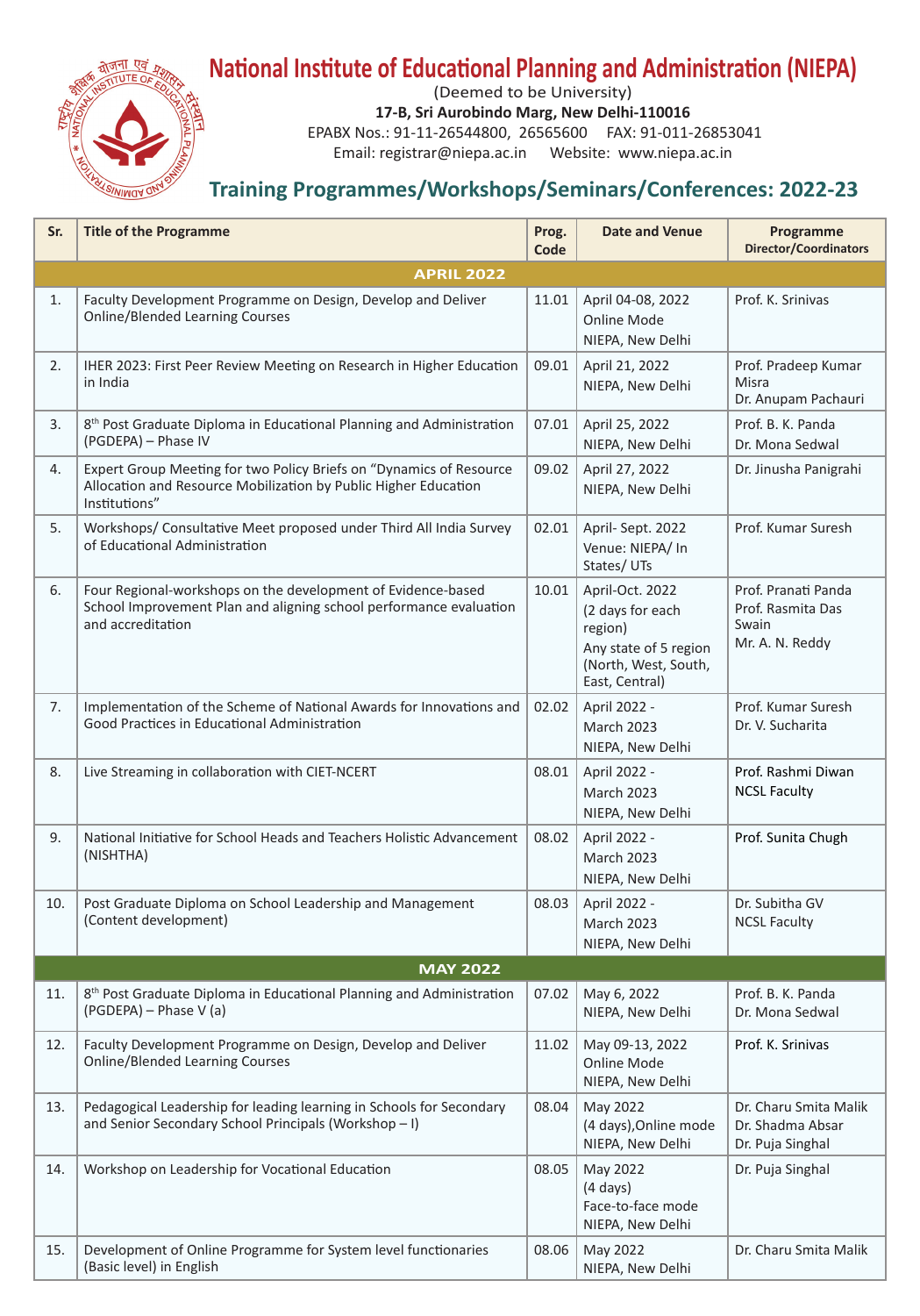| <b>JUNE 2022</b> |                                                                                                                                                                                               |       |                                                                                  |                                                                      |
|------------------|-----------------------------------------------------------------------------------------------------------------------------------------------------------------------------------------------|-------|----------------------------------------------------------------------------------|----------------------------------------------------------------------|
| 16.              | Faculty Development Programme on Design, Develop and Deliver<br>Online/Blended Learning Courses (North East Region)                                                                           | 11.03 | June 06-10, 2022<br><b>Online Mode</b><br>NIEPA, New Delhi                       | Prof. K. Srinivas                                                    |
| 17.              | First Research Expert Committee Meeting on 'Integrating Digital<br>Technology with Teaching and Learning in Indian Higher Education'                                                          | 09.03 | June 24, 2022<br>NIEPA, New Delhi                                                | Prof. Pradeep Kumar<br>Misra                                         |
| 18.              | Orientation Programme on Leadership in Educational Governance for<br><b>District Education Officers</b>                                                                                       | 02.03 | June 27 -July 01, 2022<br>NIEPA, New Delhi                                       | Dr. V. Sucharita                                                     |
| 19.              | Expert Group Meeting/Committee on the Two Policy Briefs on external<br>Quality Assurance and Internal Quality Assurance                                                                       | 09.04 | June 29, 2022<br>NIEPA, New Delhi                                                | Dr. Anupam Pachauri                                                  |
| 20.              | Expert Meeting to Discuss Two Policy Briefs on "Autonomy in Higher<br>Education Governance" and "Accountability of Higher Education<br>Institutions"                                          | 09.05 | June 30, 2022<br>NIEPA, New Delhi                                                | Dr. Garima Malik                                                     |
| 21.              | Pedagogical Leadership for leading learning in Schools for Secondary<br>and Senior Secondary School Principals (Workshop - II)                                                                | 08.07 | <b>June 2022</b><br>(4 days) Online mode<br>NIEPA, New Delhi                     | Dr. Charu Smita Malik<br>Dr. Shadma Absar<br>Dr. Puja Singhal        |
| 22.              | National Consultative Workshop and Capacity building programme on<br>developing academic leadership for School Complex Leaders                                                                | 08.08 | <b>June 2022</b><br>(5 days) Online mode<br>NIEPA, New Delhi                     | Dr. Kashyapi Awasthi                                                 |
|                  | <b>JULY 2022</b>                                                                                                                                                                              |       |                                                                                  |                                                                      |
| 23.              | 8 <sup>th</sup> Post Graduate Diploma in Educational Planning and Administration<br>(PGDEPA) - Phase VI                                                                                       | 07.03 | July 4-8, 2022<br>NIEPA, New Delhi                                               | Prof. B. K. Panda<br>Dr. Mona Sedwal                                 |
| 24.              | Third Methodology Workshop: Employment and Employability of<br>Higher Education Graduates in India                                                                                            | 09.06 | July 14-15, 2022<br>NIEPA, New Delhi                                             | Prof. Mona Khare                                                     |
| 25.              | 4 <sup>th</sup> International Programme for Educational Administrators (IPEA)                                                                                                                 | 07.04 | July 18-Aug. 12, 2022<br>(Fully funded by ITEC/<br>MEA, GOI)<br>NIEPA, New Delhi | Prof. B.K. Panda<br>Dr. Mona Sedwal                                  |
| 26.              | Workshop on Leadership for Gender Inclusivity in Secondary Schools                                                                                                                            | 08.09 | July 2022 (4 days)<br>Face-to-face mode<br>NIEPA, New Delhi                      | Dr. Puja Singhal                                                     |
| 27.              | Workshop on 'Social Responsibility and Community Engagement in<br>Higher Education Institutions: Policies and Practices'<br>(Blended Mode with International Experts & National Participants) | 04.01 | <b>July 2022</b><br>NIEPA, New Delhi                                             | Prof. A. K. Singh                                                    |
| 28.              | Workshop on Development of School Accreditation Framework                                                                                                                                     | 10.02 | <b>July 2022</b><br>NIEPA, New Delhi                                             | Prof. Pranati Panda<br>Prof. Rasmita Das<br>Swain<br>Mr. A. N. Reddy |
| 29.              | Seminar on Urban Marginality, Social Policy and Education in India:<br>Special Focus on Youth and Education                                                                                   | 04.02 | July/ August 2022<br>(In collaboration with<br>University of SPPU<br>Pune        | Prof. Manisha Priyam                                                 |
| 30.              | Translation for Online Programme for System level functionaries<br>(Basic level) in Hindi                                                                                                     | 08.10 | July-September 2022<br>NIEPA, New Delhi                                          | Dr. Charu Smita Malik                                                |
| 31.              | Workshop on School Improvement Plan                                                                                                                                                           | 10.03 | July- Oct. 2022<br>(2 days for each<br>month)<br>NIEPA, New Delhi                | Prof. Pranati Panda<br>Prof. Rasmita Das<br>Swain<br>Mr. A. N. Reddy |
|                  | <b>AUGUST 2022</b>                                                                                                                                                                            |       |                                                                                  |                                                                      |
| 32.              | 9 <sup>th</sup> Post Graduate Diploma in Educational Planning and Administration<br>(PGDEPA) - Phase I                                                                                        | 07.05 | August 1-31, 2022<br>(Preparatory Phase at<br>place of work)<br>NIEPA, New Delhi | Prof. B. K. Panda<br>Dr. Mona Sedwal                                 |
| 33.              | National Workshop on 'Operationalization of Special Education Zones<br>for the SEDGs under the NEP - 2020: Implementation Challenges and<br>Pathways'                                         | 04.03 | August 25-27, 2022<br>NIEPA, New Delhi                                           | Prof. A. K. Singh<br>Dr. S. K. Mallik                                |
| 34.              | Expert Committee Meeting on 'Financing of Technical and Professional<br>Education: A Comparative Study of Public & Private Higher Education<br>Institutions in India'                         | 09.07 | August 30, 2022<br>NIEPA, New Delhi                                              | Dr. Jinusha Panigrahi                                                |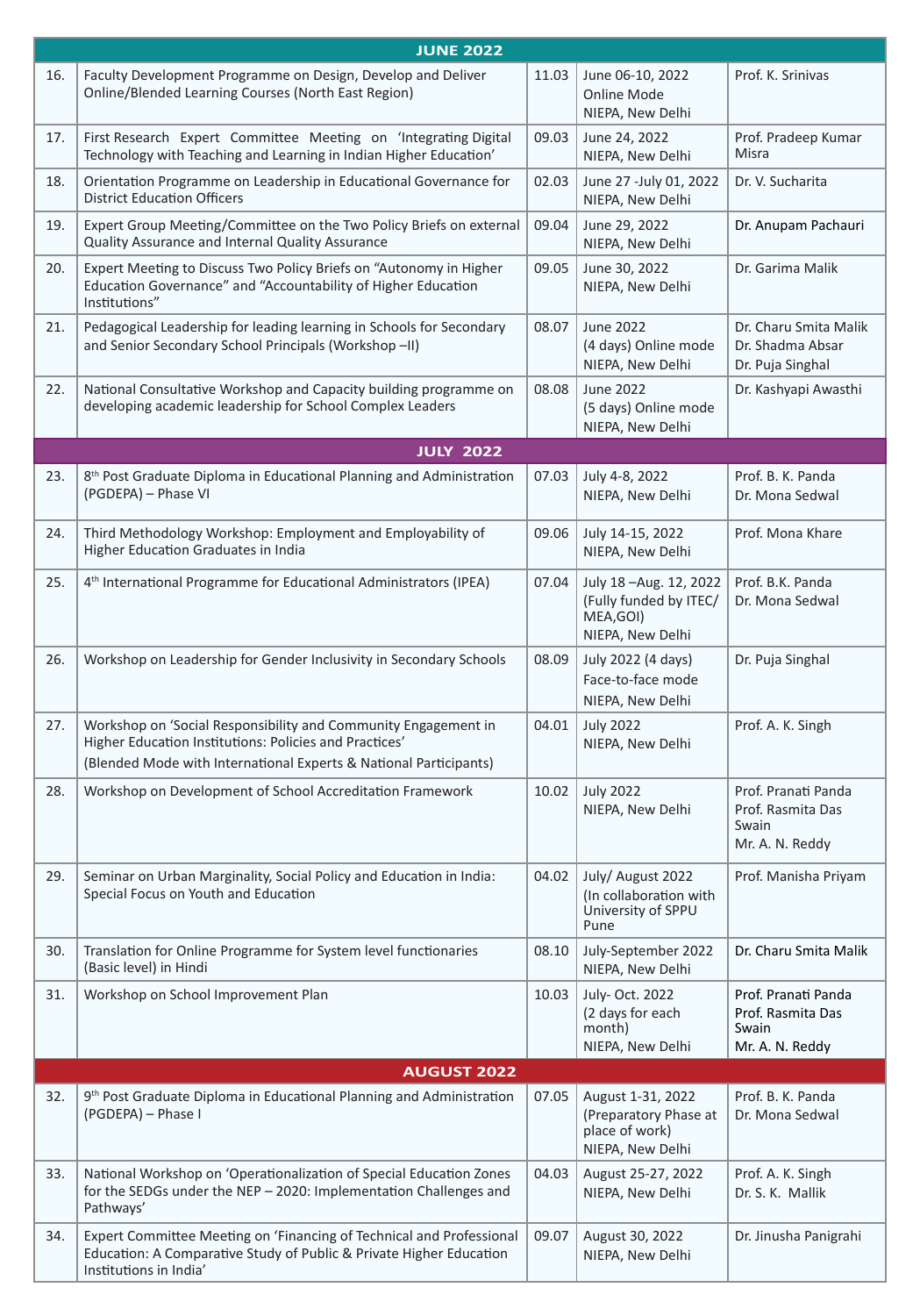| 35. | Workshop on Design and Implementation of Capacity Building<br>Programme on School Leadership for improving student learning and<br>Learning outcomes in Government schools                                                      | 08.11 | August 2022<br>(4 days) Online mode<br>NIEPA, New Delhi     | Dr. Subitha GV                                                       |  |
|-----|---------------------------------------------------------------------------------------------------------------------------------------------------------------------------------------------------------------------------------|-------|-------------------------------------------------------------|----------------------------------------------------------------------|--|
| 36. | Workshop on Leadership for Vocational Education                                                                                                                                                                                 | 08.12 | August 2022<br>(4 days) Online mode<br>NIEPA, New Delhi     | Dr. Puja Singhal                                                     |  |
| 37. | Orientation workshop on 'Functioning of Local Authority and<br>Autonomous District Councils under sixth schedule of the Constitution<br>in Management of Elementary Education in the North Eastern States'                      | 04.04 | August 2022<br>(Field Based)<br>(Sikkim/Tripura)            | Dr. S. K. Mallik                                                     |  |
|     | <b>SEPTEMBER 2022</b>                                                                                                                                                                                                           |       |                                                             |                                                                      |  |
| 38. | Workshop on Empowering Women's Development Cells of Universities<br>and Colleges                                                                                                                                                | 02.04 | September 1-2, 2022<br>NIEPA, New Delhi                     | Dr. Anshu Srivastava                                                 |  |
| 39. | 9 <sup>th</sup> Post Graduate Diploma in Educational Planning and Administration<br>(PGDEPA) - Phase II                                                                                                                         | 07.06 | Sept. 1-Nov. 30, 2022<br>Course work at NIEPA,<br>New Delhi | Prof. B. K. Panda<br>Dr. Mona Sedwal                                 |  |
| 40. | Instrument Development Meeting for the Project on 'Integrating<br>Digital Technology with Teaching and Learning in Indian Higher<br>Education'                                                                                  | 09.08 | September 7, 2022<br>NIEPA, New Delhi                       | Prof. Pradeep Kumar<br>Misra                                         |  |
| 41. | National Seminar on 'Indigenous Knowledge Systems under National<br>Education Policy - 2020: Prospects, Challenges and Pathways'<br>(in collaboration with Centre of Excellence for Indian Knowledge<br>System, IIT, Kharagpur) | 04.05 | Sept. 12-13, 2022<br><b>Field based</b><br>IIT, Kharagpur   | Prof. A. K. Singh<br>& Other faculty<br>members of deptt.            |  |
| 42. | Training Programme on Methodology of Formulating outcome Based<br>District School Education Plan in North-Eastern States                                                                                                        | 01.01 | Sept. 12-16, 2022<br>(Five Days)<br>Guwahati, Assam         | Prof. K. Biswal<br>Dr. N. K. Mohanty<br>Dr. Suman Negi               |  |
| 43. | Applications of ICT in Academic and Research Libraries                                                                                                                                                                          | 11.04 | Sept. 19-23, 2022<br>Online mode<br>NIEPA, New Delhi        | Prof. K. Srinivas<br>Dr. D. S. Thakur                                |  |
| 44. | IHER 2023: Second Peer Review Meeting on Research in Higher<br><b>Education in India</b>                                                                                                                                        | 09.09 | September 23, 2022<br>NIEPA, New Delhi                      | Prof. Pradeep Kumar<br>Misra<br>Dr. Anupam Pachauri                  |  |
| 45. | Policy Dialogue on 'Autonomy and Accountability of Higher Education<br>Institutions'                                                                                                                                            | 09.10 | September 30, 2022<br>NIEPA, New Delhi                      | Dr. Garima Malik                                                     |  |
| 46. | National Workshop on Convergence Governance and Management<br>for Universalisation and Quality Early Childhood Care and Education<br>(ECCE) in India                                                                            | 05.01 | September 2022<br>$(2 \text{ days})$<br>Pune, Maharashtra   | Prof. Rasmita Das<br>Swain                                           |  |
| 47. | National Consultative workshop on developing Academic Leadership<br>amongst Teacher Educators (DIET and SCERTs)                                                                                                                 | 08.13 | September 2022<br>(5 days) Online mode<br>NIEPA, New Delhi  | Dr. Kashyapi Awasthi<br>Dr. Shadma Absar                             |  |
| 48. | Online/Certificate Course on School Quality Assurance                                                                                                                                                                           | 10.04 | September 2022<br>NIEPA, New Delhi                          | Prof. Pranati Panda<br>Prof. Rasmita Das<br>Swain<br>Mr. A. N. Reddy |  |
| 49. | Workshop on Developing IDP framework for Indian Universities and<br>Colleges                                                                                                                                                    | 06.01 | Sept./ Oct. 2022<br>$(3 \text{ days})$<br>NIEPA, New Delhi  | Prof. Aarti Srivastava<br>Prof. Neeru Snehi<br>Dr. Sangeeta Angom    |  |
| 50. | IDP for Equity and Inclusion                                                                                                                                                                                                    | 06.02 | Sep./ Oct. 2022<br>NIEPA, New Delhi                         | Prof. Sudhanshu<br>Bhushan                                           |  |
| 51. | Development of E-Learning materials on School Accreditation and<br><b>Quality Assurance System</b>                                                                                                                              | 10.05 | Sept.-Oct. 2022<br>NIEPA, New Delhi                         | Prof. Pranati Panda<br>Prof. Rasmita Das<br>Swain<br>Mr. A. N. Reddy |  |
|     | <b>OCTOBER 2022</b>                                                                                                                                                                                                             |       |                                                             |                                                                      |  |
| 52. | Training Programme on Methodology of Formulating outcome Based<br>District School Education Plan in Manipur (Request Programme)                                                                                                 | 01.02 | October 17-21, 2022<br>Imphal, Manipur                      | Prof. K. Biswal<br>Dr. N. K. Mohanty<br>Dr. Suman Negi               |  |
| 53. | First Research Advisory Group Meeting on Widening Access to Higher<br><b>Education in India</b>                                                                                                                                 | 09.11 | October 20, 2022<br>NIEPA, New Delhi                        | Dr. Nidhi S. Sabharwal                                               |  |
| 54. | Expert Committee Meeting for Research Project: Financial<br>Management, Efficiency and Funding in Higher Education                                                                                                              | 03.01 | October 2022<br>(Half day)                                  | Prof. Mona Khare                                                     |  |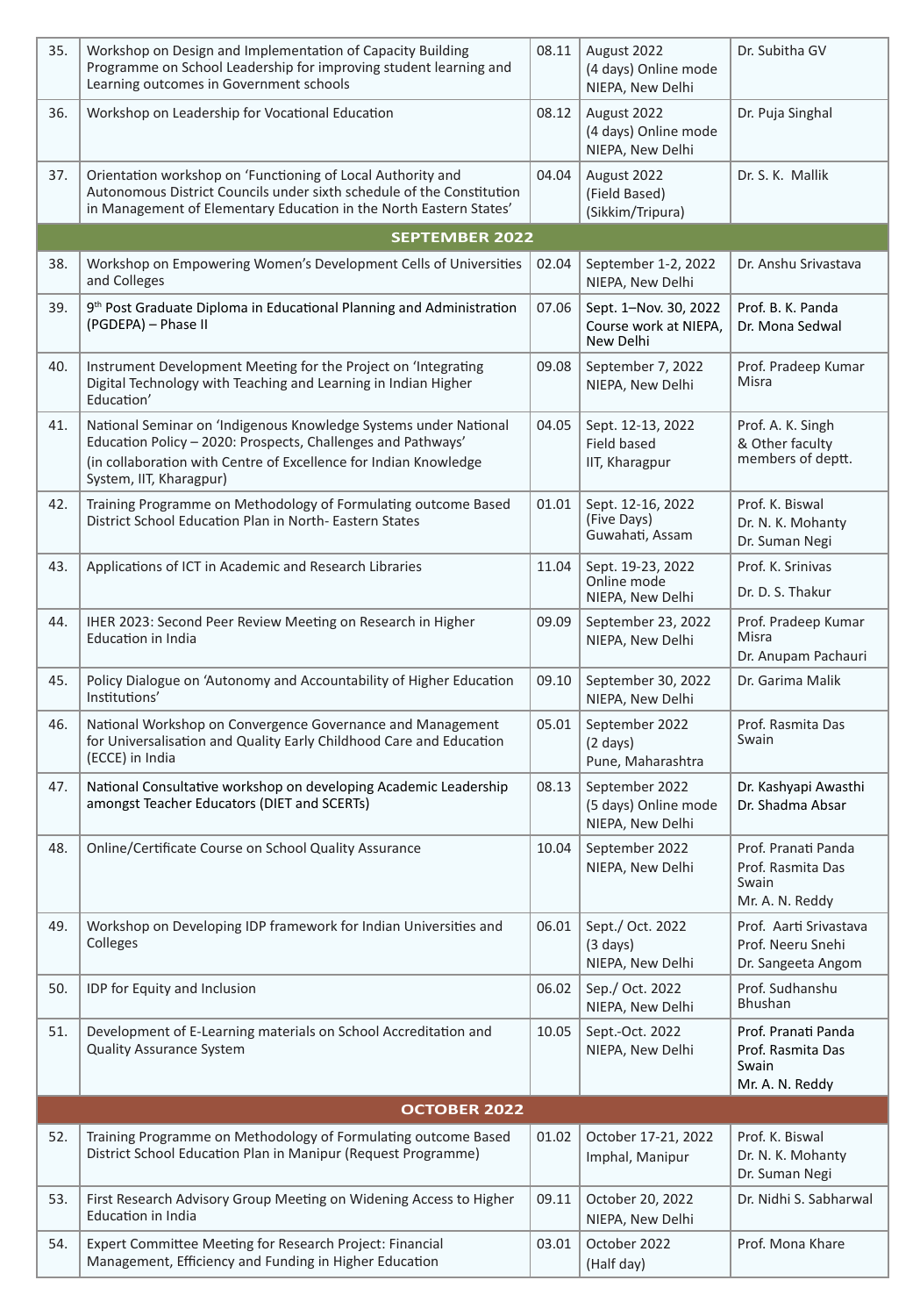| 55. | National workshop on integration of Digital Technology for enhancing<br>the Competencies of Educational Administrators and Teacher<br>Educators                                             | 05.02 | October 2022<br>$(3 \text{ days})$<br>NIEPA, New Delhi                                                      | Dr. Amit Gautam                                                                        |
|-----|---------------------------------------------------------------------------------------------------------------------------------------------------------------------------------------------|-------|-------------------------------------------------------------------------------------------------------------|----------------------------------------------------------------------------------------|
| 56. | Workshop on Management of Foundational Literacy and Numeracy in<br>Early Education: The Way forward for Northeastern states                                                                 | 05.03 | October 2022<br>$(3 \text{ days})$<br>Shillong, Meghalaya                                                   | Prof. Rasmita Das<br>Swain                                                             |
| 57. | Workshop on Leadership for Equity, Diversity and Inclusion in Schools                                                                                                                       | 08.14 | October 2022<br>(5 days) Online mode<br>NIEPA, New Delhi                                                    | Dr. Charu Smita Malik<br>Prof. Sunita Chugh                                            |
| 58. | Workshop on Gender Issues in Higher Education                                                                                                                                               | 04.06 | October 2022<br>NIEPA, New Delhi                                                                            | Prof. Manisha Priyam                                                                   |
| 59. | Workshop on Teachers Professional Standards, Management and<br>Accountability in the North Eastern Region                                                                                   | 05.04 | October 2022<br>North-eastern states                                                                        | Prof. Pranati Panda                                                                    |
| 60. | Leadership Development Workshop of Deans of Faculty / HODs of<br>Universities                                                                                                               | 06.03 | Oct.- Nov. 2022<br>$(3 \text{ days})$<br>NIEPA, New Delhi                                                   | Dr. Sangeeta Angom                                                                     |
| 61. | Leadership Development for College Principals                                                                                                                                               | 06.04 | Oct.- Nov. 2022<br>$(5 \text{ days})$<br>NIEPA, New Delhi                                                   | Prof. Neeru Snehi                                                                      |
| 62. | National Conference on Innovations and Good Practices in Educational<br><b>Administration and Award Function</b>                                                                            | 02.05 | Oct.-Nov. 2022<br>New Delhi                                                                                 | Prof. Kumar Suresh<br>Prof. Vineeta Sirohi<br>Dr. Anshu Srivastava<br>Dr. V. Sucharita |
|     | <b>NOVEMBER 2022</b>                                                                                                                                                                        |       |                                                                                                             |                                                                                        |
| 63. | National Seminar on Educational Administration and Governance in<br>India: Emerging Dimensions, Challenges and Possibilities                                                                | 02.06 | November 2-4, 2022<br>NIEPA/IHC/IIC<br>New Delhi                                                            | Prof. Kumar Suresh<br>Team                                                             |
| 64. | Policy Dialogue on 'Quality Assurance in Higher Education'                                                                                                                                  | 09.12 | November 10, 2022<br>NIEPA, New Delhi                                                                       | Dr. Anupam Pachauri                                                                    |
| 65. | Orientation Programme on 'Student Based Financial Support System in<br>School Education: Issues and Challenges'                                                                             | 03.02 | Nov. 14-18, 2022<br>NIEPA, New Delhi (or)<br>Online mode                                                    | Dr. Vetukuri P S Raju                                                                  |
| 66. | Workshop on Improving School Participation and Learning on<br>Reopening of Schools in India with a special focus on School<br>Preparedness                                                  | 05.05 | Nov. 14-18, 2022<br>NIEPA, New Delhi                                                                        | Prof. Madhumita<br>Bandyopadhyay                                                       |
| 67. | Annual Meeting of SIEMAT Directors                                                                                                                                                          | 01.03 | Nov. 21-23, 2022<br>(Three Days) at<br>Thiruvananthapuram,<br>Kerala in collaboration<br>with SIEMAT Kerala | Prof. K. Biswal<br>Dr. N. K. Mohanty<br>Dr. Suman Negi                                 |
| 68. | Instrument Development Meeting for the Project on "Financing of<br>Technical and Professional Education: A Comparative Study of Public &<br>Private Higher Education Institutions in India" | 09.13 | November 22, 2022<br>NIEPA, New Delhi                                                                       | Dr. Jinusha Panigrahi                                                                  |
| 69. | Workshop on Leadership in Educational Administration for Academic<br>Administrators in Universities and Colleges                                                                            | 02.07 | Nov. 28-30, 2022<br>NIEPA, New Delhi                                                                        | Prof. Kumar Suresh                                                                     |
| 70. | First Research Methodology Workshop on College Readiness and<br><b>Student Success</b>                                                                                                      | 09.14 | Nov. 29-30, 2022<br>NIEPA, New Delhi                                                                        | Dr. Nidhi S. Sabharwal                                                                 |
| 71. | Orientation Programme for North Eastern Region on external<br>evaluation and school accreditation for Education officials                                                                   | 10.06 | November 2022<br>$(2 \text{ days})$<br>North Eastern States                                                 | Prof. Pranati Panda<br>Prof. Rasmita Das<br>Swain<br>Mr. A. N. Reddy                   |
| 72. | National Consultative workshop on developing Academic Leadership<br>amongst Teacher Educators (DIET and SCERTs)                                                                             | 08.15 | November 2022<br>5 days, Blended mode<br>NIEPA, New Delhi                                                   | Dr. Kashyapi Awasthi<br>Dr. Shadma Absar                                               |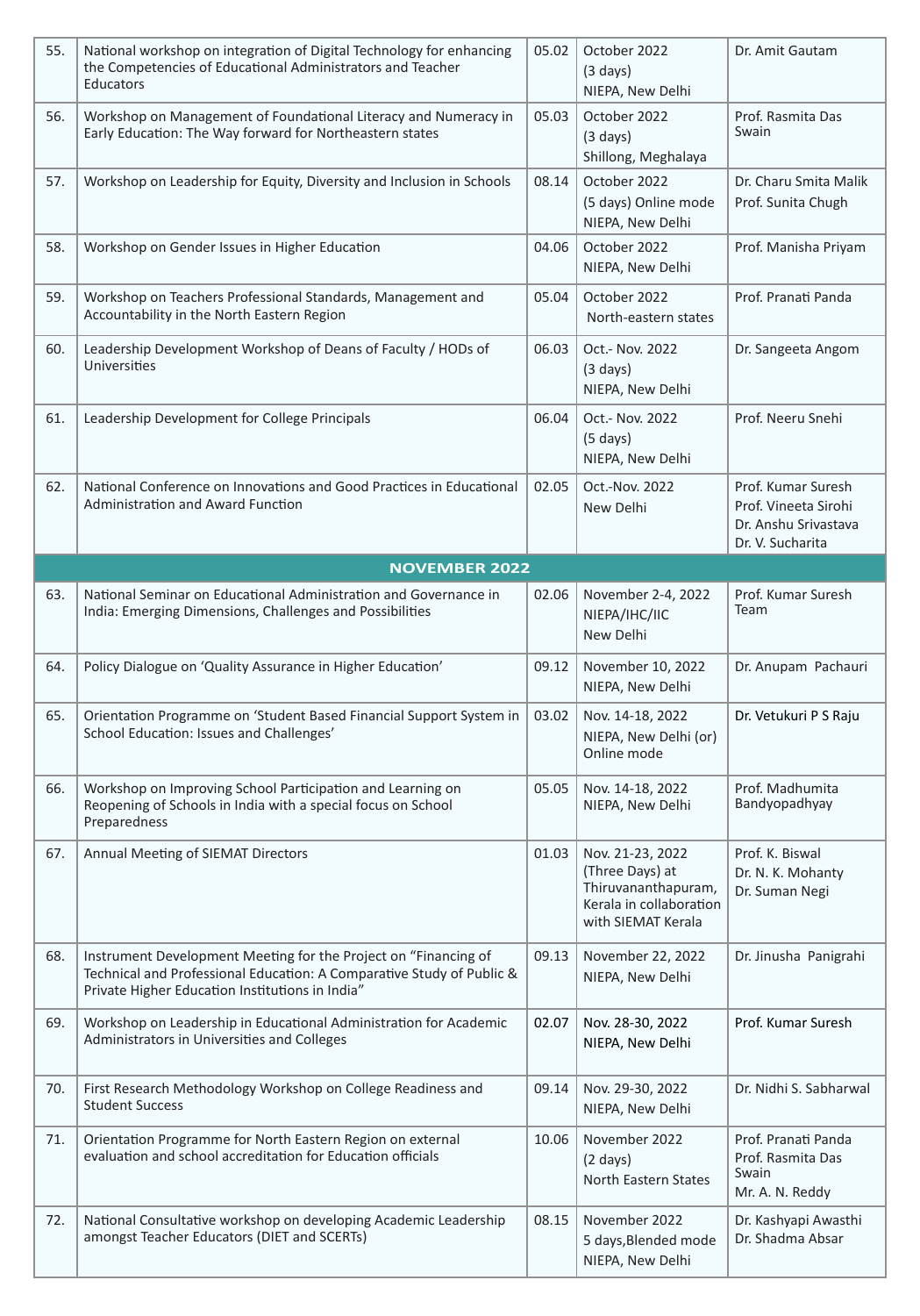| 73.                 | International Virtual Conference on Leadership in Higher Education:<br>Imperatives for the Pandemic                              | 06.05 | November 2022<br>NIEPA, New Delhi                                                | Prof. Aarti Srivastava<br>Prof. Neeru Snehi<br>Dr. Sangeeta Angom    |  |
|---------------------|----------------------------------------------------------------------------------------------------------------------------------|-------|----------------------------------------------------------------------------------|----------------------------------------------------------------------|--|
| 74.                 | National Workshop on School Performance Evaluation and<br>Accreditation in context of NEP 2020                                   | 10.07 | November 2022<br>NIEPA, New Delhi                                                | Prof. Pranati Panda<br>Prof. Rasmita Das<br>Swain<br>Mr. A. N. Reddy |  |
| 75.                 | Leadership Challenges of 21 <sup>st</sup> Century Workshop of VCs/Pro. VCs/<br>Senior Academic Functionaries of Universities     | 06.06 | Nov.- Dec. 2022<br>$(3 \text{ Days})$<br>NIEPA, New Delhi                        | Dr. Aarti Srivastava                                                 |  |
| 76.                 | Orientation- Cum- Workshop on Leadership Development for North<br><b>East College Principals</b>                                 | 06.07 | Nov.- Dec. 2022<br>$(5 \text{ days})$<br>NIEPA or Any North<br><b>East State</b> | Dr. Sangeeta Angom<br>Prof. Neeru Snehi                              |  |
|                     | <b>DECEMBER 2022</b>                                                                                                             |       |                                                                                  |                                                                      |  |
| 77.                 | 9th Post Graduate Diploma in Educational Planning and Administration<br>$(PGDEPA)$ –<br>Phase III (Project work)                 | 07.07 | December 1, 2022 -<br>March 31, 2023<br>(At place of work)<br>NIEPA, New Delhi   | Prof. B. K. Panda<br>Dr. Mona Sedwal                                 |  |
| 78.                 | Expert Committee Meeting on the New Research Project<br>'Professionalisation of Academics in Higher Education'                   | 09.15 | December 2, 2022<br>(Half day)<br>NIEPA, New Delhi                               | Dr. Anupam Pachauri                                                  |  |
| 79.                 | First Expert Committee Meeting on New Managerialism: The Changing<br>Management of Public Higher Education Institutions in India | 09.16 | December 23, 2022<br>NIEPA, New Delhi                                            | Dr. Garima Malik                                                     |  |
| 80.                 | Training Programme on Using Indicators in Framing Public Policies in<br><b>School Education</b>                                  | 05.06 | December 2022<br>One week<br>NIEPA, New Delhi                                    | Mr. A. N. Reddy                                                      |  |
| 81.                 | National Workshop: Process and Practice in Financing and Sustaining<br>Industry -academia Interface                              | 03.03 | December 2022                                                                    | Prof. Mona Khare                                                     |  |
| 82.                 | Orientation Workshop on 'Education of the Disadvantaged and Weak<br>under RTE: Policy Issues and Programme Interventions'        | 04.07 | December 2022<br>NIEPA, New Delhi                                                | Prof. A. K. Singh<br>Dr. S. K. Mallik                                |  |
| <b>JANUARY 2023</b> |                                                                                                                                  |       |                                                                                  |                                                                      |  |
| 83.                 | Policy Brief Meeting: Employment and Employability of Higher<br><b>Education Graduates in India</b>                              | 09.17 | January 19, 2023<br>NIEPA, New Delhi                                             | Prof. Mona Khare                                                     |  |
| 84.                 | Orientation Programme on 'Policy Making Structures and Processes in<br>Education'                                                | 04.08 | Jan./ Feb. 2023<br>NIEPA, New Delhi                                              | Prof. Veera Gupta                                                    |  |
|                     | <b>FEBRUARY 2023</b>                                                                                                             |       |                                                                                  |                                                                      |  |
| 85.                 | 36 <sup>th</sup> International Diploma in Educational Planning and Administration<br>(IDEPA)                                     | 07.08 | Feb.1-April 30, 2023<br>NIEPA, New Delhi                                         | Prof. B. K. Panda<br>Dr. Mona Sedwal                                 |  |
| 86.                 | International Seminar on 'Financial Resource Management in Higher<br>Education: Adequacy Affordability and Efficiency Issues'    | 03.04 | February 9-10, 2023<br>NIEPA, New Delhi                                          | Prof. Mona Khare<br>Dr. Vetukuri P S Raju                            |  |
| 87.                 | Final Expert Committee: Employment and Employability of Higher<br><b>Education Graduates in India</b>                            | 09.18 | February 10, 2023<br>(Half day)<br>NIEPA New Delhi                               | Prof. Mona Khare                                                     |  |
| 88.                 | International Seminar on "Diversity, Inclusion and Student Success in<br>Higher Education"                                       | 09.19 | February 16-17, 2023<br>(2 days) India Habitat<br>Centre, New Delhi              | Prof. Pradeep Kumar<br>Misra<br>Dr. Nidhi S. Sabharwal               |  |
| 89.                 | National Seminar on Reservation Policy and its Implementation at<br>Educational Institutions and Employment sectors in India     | 04.09 | February 2023<br>$(2 \text{ days})$<br>NIEPA, New Delhi                          | Dr. S. K. Mallik                                                     |  |